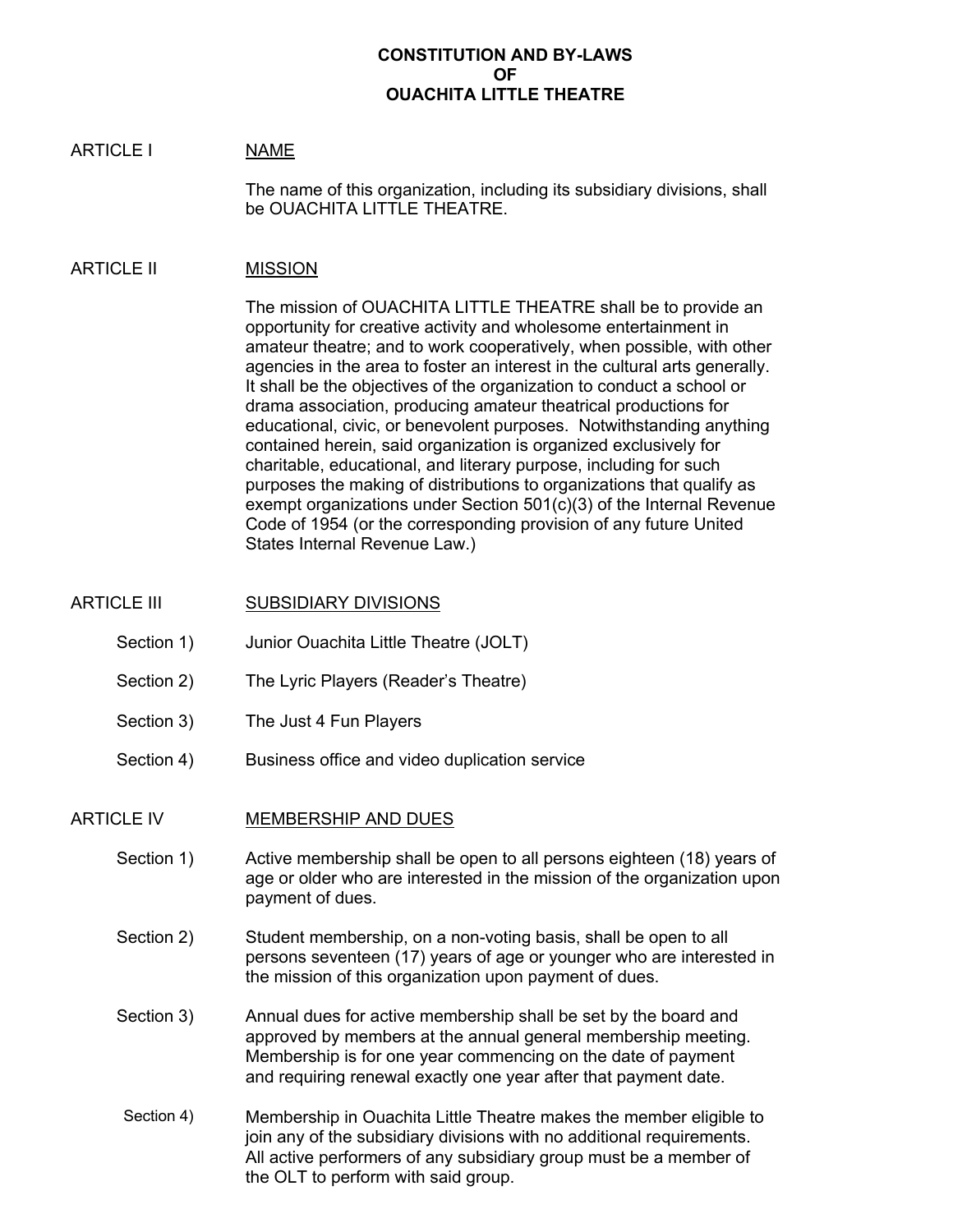### ARTCILE V OFFICERS AND THEIR ELECTION

Section 1) Officers shall be a President, a Vice President, a Secretary, and a Treasurer, all of whom shall be elected at the Annual May General Membership Meeting. (Provision) EXCEPT THAT OFFICERS ELECTED UPON THE ADOPTION OF THESE BY LAWS SHALL SERVE FROM THAT DATE UNTIL THE ELECTION IN 1980).

> Nominees for officers shall be presented by a nominating committee of three (3) members selected at the board meeting no later than March. The nominating committee shall present a single slate, and further nominations may be made from the floor, providing the consent of the nominee has been secured before his name is placed in nomination. Election shall be by ballot, except that should there be but one nominee for each office, election may be by voice. A simple majority vote shall constitute election. Officers shall assume office immediately upon election.

- Section 2) Officers shall be elected for a term of one (1) year and shall be eligible for re-election to the same office.
- Section 3) Vacancies in office shall be filled by the Board of Directors.

#### ARTICLE VI DUTIES OF OFFICERS

- Section 1) The President shall preside at all meeting of the organization and of the Board of Directors; and shall be an e-officio member of all committees, except the nominating committee. The president as chief operational officer is the personification of the board in the dayto-day operations of the theatre and acts on behalf to the board within the limits prescribed by the board**.** The president is responsible for keeping the board informed on the day-to-day operations and presidential actions taken.
- Section 2) The Vice President shall perform the duties of the President in the absence of that officer. In addition, the Vice President shall serve as house manager during his term of office.
- Section 3) The Secretary shall keep a record of all meetings of the organization and of the Board of Directors and shall perform such other duties as may be delegated.
- Section 4) The Treasurer shall receive all monies of the organization; shall keep an accurate record of receipts and expenditures; and shall pay out funds only as authorized by the Board of Directors and shall perform such other duties as may be delegated.
- Section 5) The Treasurer shall present written statements at the regular meetings of the Board of Directors. It is given for information and is not adopted merely ordered by the President that it be filed for the audit. The Treasurer's audited full financial report shall be presented at the annual membership meeting in May at which time it should be adopted.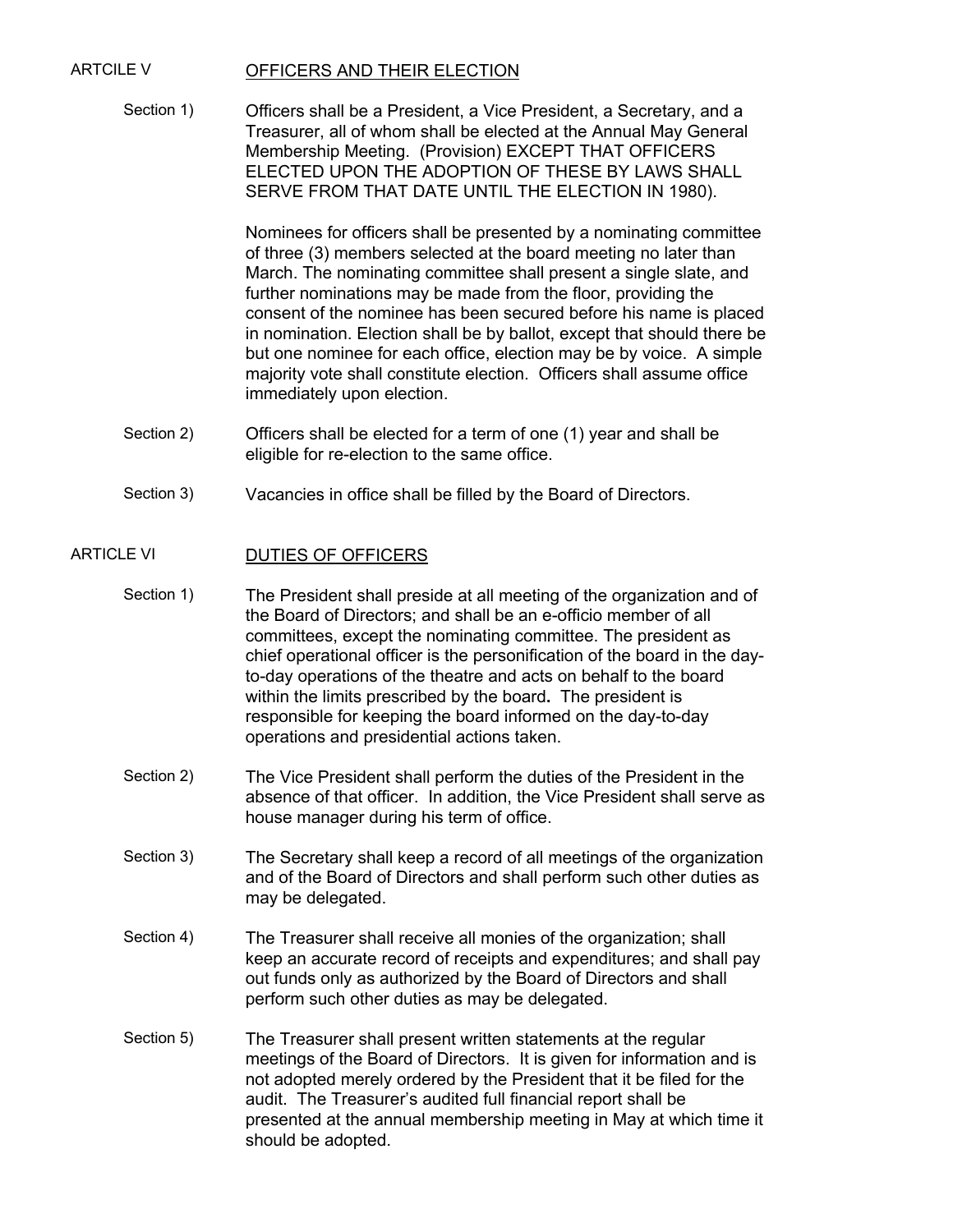#### ARTICLE VII MEETINGS

- Section 1) The Board of Directors will meet monthly. There will be an Annual Membership meeting in May.
- Section 2) Special meetings may be called at the discretion of the Board of Directors, or upon written request of ten (10) members of the organization.
- Section 3) Ten percent (10%) of the active membership shall constitute a quorum.

#### ARTICLE VIII BOARD OF DIRECTORS

- Section 1) The Board of Directors shall be composed of the Officers, the immediate past President, and no more than nine (9) other members to be elected at the Annual Meeting to serve for a term of two (2) years. (PROVISO: EXCEPT THAT APPROXIMATELY HALF (4 or 5) OF THESE SHALL BE ELECTED FOR A TERM OF ONE (1) YEAR AT THE ELECTION OF 1979, IN ORDER TO STAGGER THE MEMBERSHIP OF THE BOARD OF DIRECTORS). Nominees to the Board of Directors shall be presented by the nominating committee at the Annual May General Membership Meeting, and further nominations may be made from the floor. Election shall be by ballot. Should there be more than three (3) nominees, plurality vote shall elect.
- Section 2) Regular Meetings of the Board shall be held monthly at a time to be decided by the Board members. Special meetings may be called by three (3) members of the Board, or by the President. 50% attendance shall constitute a quorum.
- Section 3) Duties of the Board shall be to transact the regular business of the organization, and to report all action of the Board to the membership meeting.
- Section 4) Vacancies in the membership of the Board of Directors shall be filled by the President and confirmed by the Board of Directors. The appointed Board Member shall serve out the term of the member replaced.

#### ARTICLE IX COMMITTEES

- Section 1) There shall be the following standing committees: Membership, Public Relations, Program, Play and Director Selection. Other committees may be created as are deemed necessary by the Board of Directors.
- Section 2) Chairmen of standing committees shall be appointed by the President, with approval of the Board. Duties of all standing committees shall be defined by the Board of Directors.
- Section 3) Activities of committees and committee members must remain within the limitations set by the scope of the committee's published responsibilities.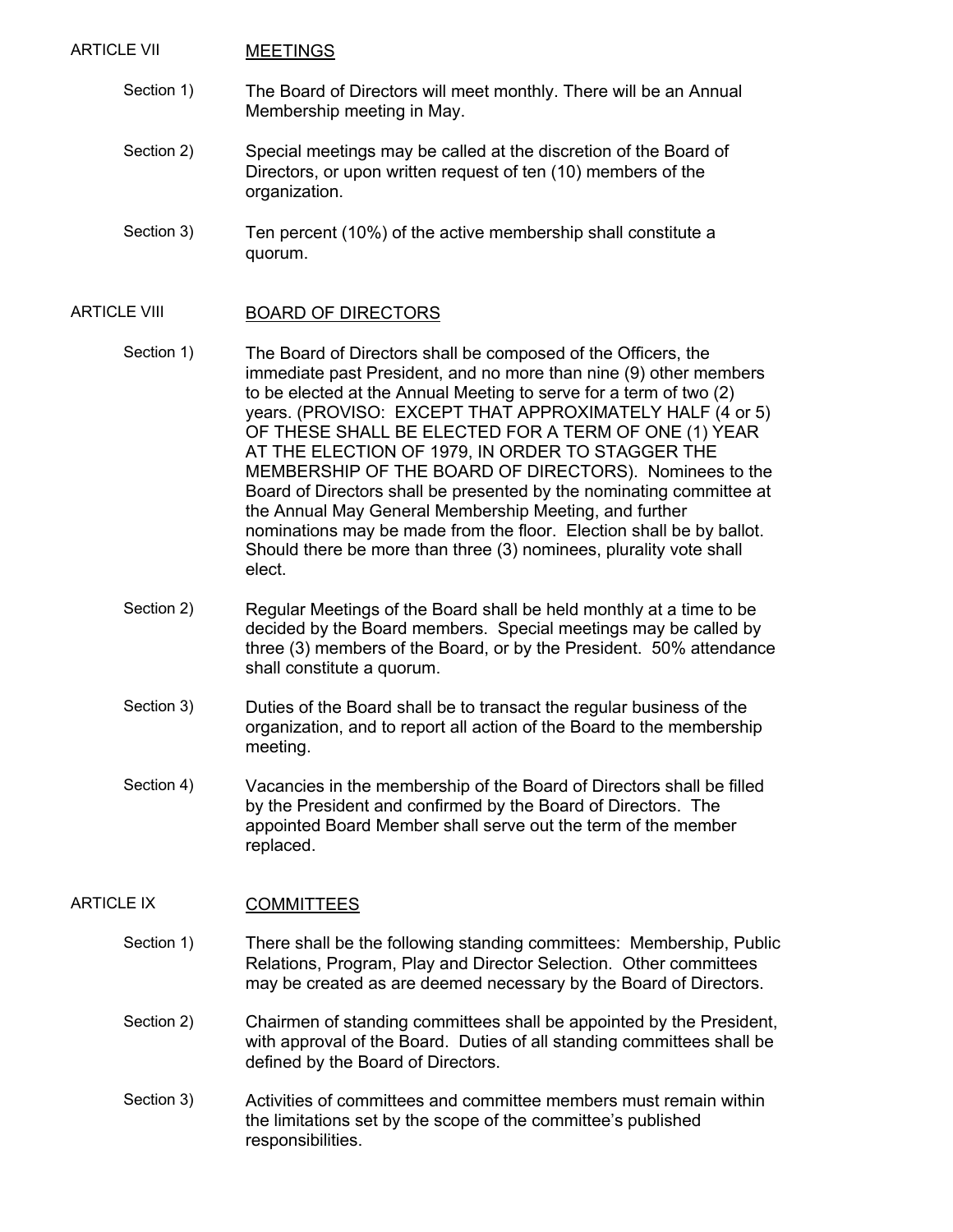## ARTICLE X PARLIAMENTARY AUTHORITY

The rules contained in ROBERT'S RULES OF ORDER REVISED shall govern this organization in all cases to which they are applicable, and in which they are not inconsistent with these By-Laws.

#### ARTICLE XI AMENDMENTS

These By-Laws may be amended at any annual meeting by two-thirds (2/3) of the members present and voting, providing the reading of the proposed amendment has been made at regular board meeting prior to the annual meeting and published online on the Ouachita Little Theatre website and other available media.

#### ARTICLE XII PERMANENT CONSTITUTIONAL ARTICLE

The principal place of business of this organization shall be in Mena, Polk County, Arkansas.

#### ARTICLE XIII PERMANENT CONSTITUTIONAL ARTICLE

Upon the dissolution of this organization, the Board of Directors shall, after paying or making provision for the payment of all of the liabilities of the organization, dispose of all of the assets of the organization in such manner, to such an organization or organizations organized and operated exclusively for charitable, religious, educational, or scientific purposes as shall at the time qualify as an exempt organization or organizations under Section 501(c) (3) of the Internal Revenue Code of 1954 (or the corresponding provision of any future United States Internal Revenue Law), as the Board of Directors shall determine. Any such assets not disposed of shall be disposed orby the Polk County District Court, exclusively for such purposes or to such organization or organizations, as said Court shall deter time, which are organized and operated exclusively for such purposes.

#### ARTICLE XIV PERMANENT CONSTITUTIONAL ARTICLE

No part of the net earnings of this organization shall inure to the benefit of, or be distributable to, its members, officers, or other private persons, except that the organization shall be authorized and empowered to pay reasonable compensation for services rendered and to make payments and distributions in furtherance of the purpose set forth in Article II hereof. No substantial part of the activities of this organization shall be the carrying on of propaganda, or otherwise attempting, to influence legislation, and the organization shall not participate in (including the publishing or distribution of statements) any political campaign on behalf of any candidate for public office.

#### ARTICLE XV PERMANENT CONSTITUTIONAL ARTICLE

Notwithstanding any other provision of these Articles this organization shall not carry on any other activities not permitted to be carried on by an organization exempt from Federal Income Tax under Section 501(c) (3) (or the corresponding provision of any future United States Internal Revenue Law).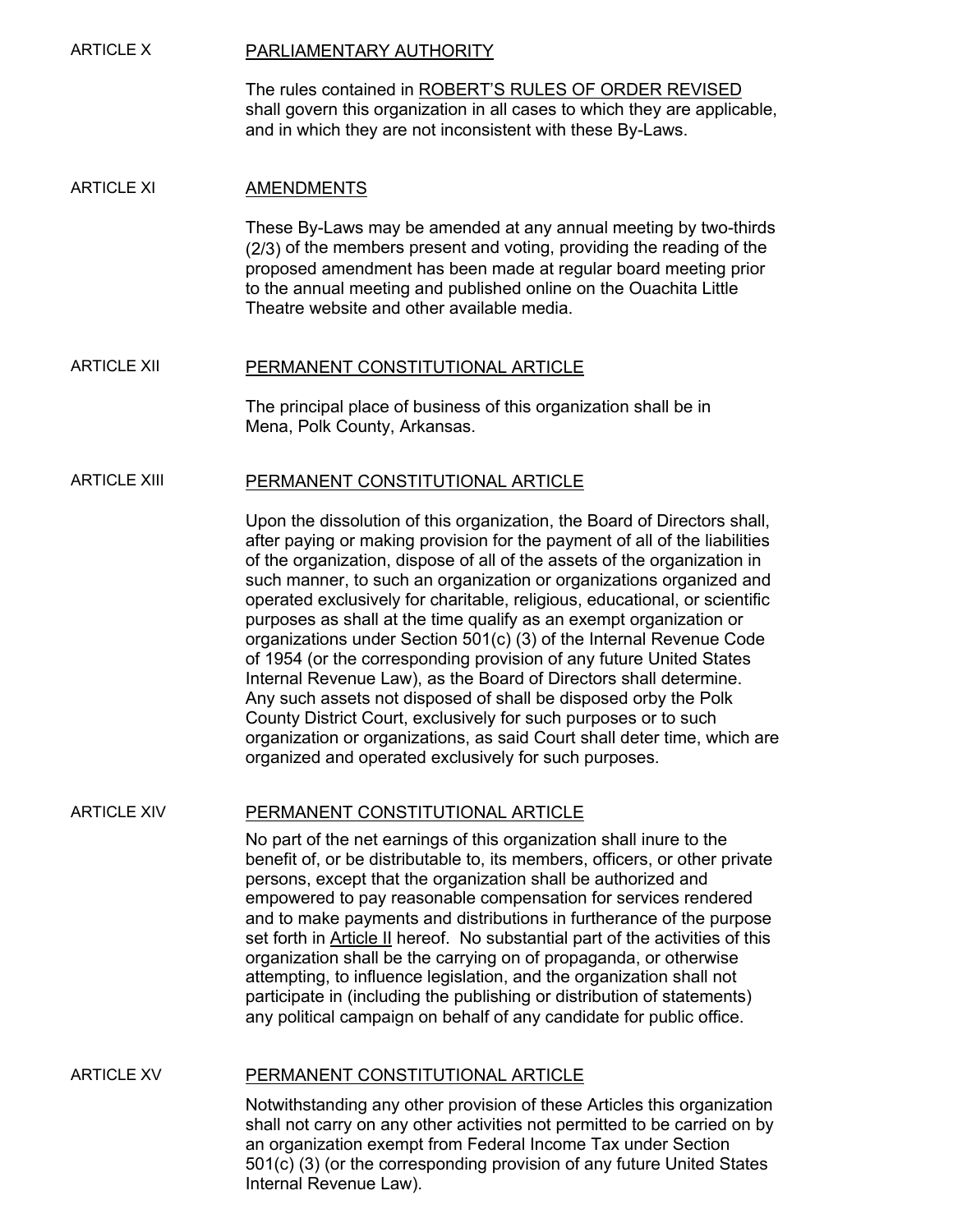### STANDING RULES MEMBERSHIP AND TICKETS

# **VOTING**

A voting member must be at least 18 years of age. One person can have one vote; under no circumstance can an individual person get more than one vote.

#### **MEMBERSHIPS**

Legacy membership is conveyed to any individual or estate who offers a posthumous gift of at least \$5000.

Emeritus membership is conveyed to all former life members upon their passing.

Life membership for individuals requires a one-time gift of \$5000. Life membership for couples requires a one-time gift of \$7500. This is a non-transferrable membership that provides the member(s) with free admission to all OLT Division functions as well as recognition on our web site, in pre-show video presentations, and in show programs. Life members also have voting privileges for life. Complimentary tickets are provided on request.

\$1000 gift - Major Donor - this membership level includes 2 votes (member + spouse/partner r), 2 season tickets, and 18 complimentary tickets per year.

\$500 gift - Patron - this membership level includes 2 votes (member + spouse/partner), 2 season tickets, and 12 complimentary tickets per year.

\$250 gift - Supporter - this membership level includes 2 votes (member + spouse/partner), 2 season tickets, and 6 complimentary tickets per year.

\$125 gift - Angel - this membership level includes 2 votes (member + spouse/partner) and 2 season tickets.

\$150 gift - Commercial Member – this membership level includes 2 votes (member + spouse/partner), ad in show programs, pre-show video presentations, and our web site. It also includes 10 complimentary tickets.

\$500 gift - Commercial Premier Member – this membership level includes 2 votes (member + spouse/partner), ½ page ad in show programs, pre-show video presentations, and our web site. It also includes 16 complimentary tickets.

\$25 gift - Family Membership – this membership level is for parents/spouses and children. It includes 2 votes (one for the member and one for spouse/partner) and recognition in pre-show video presentations, in show programs, and on our web site.

\$10 gift - Individual membership – this membership level is for an individual. It includes 1 vote and covers the cost of insurance required by the insurance company for all participants in OLT programs and productions. All cast members and crew MUST be members in order to participate in our productions.

### **TICKETS**

For comedies and dramas, ticket prices will be \$12 for adults and \$8 for students & seniors.

For musicals, ticket prices will be \$15 for adults and \$10 for students & seniors.

Season ticket - \$40 – An individual season ticket is good for 1 admission per performance but may be used for multiple performances of the same show on different days, maximum attendance of 8 shows per year.

Family season ticket - \$85 – A family season ticket is for parents/spouses and their children. It entitles the owner to tickets for 8 productions a year to be used only by family members.

Season Tickets will be honored for all OLT functions including those of the subsidiary divisions.

Once elected to the OLT Board, board members receive an individual membership and a season pass.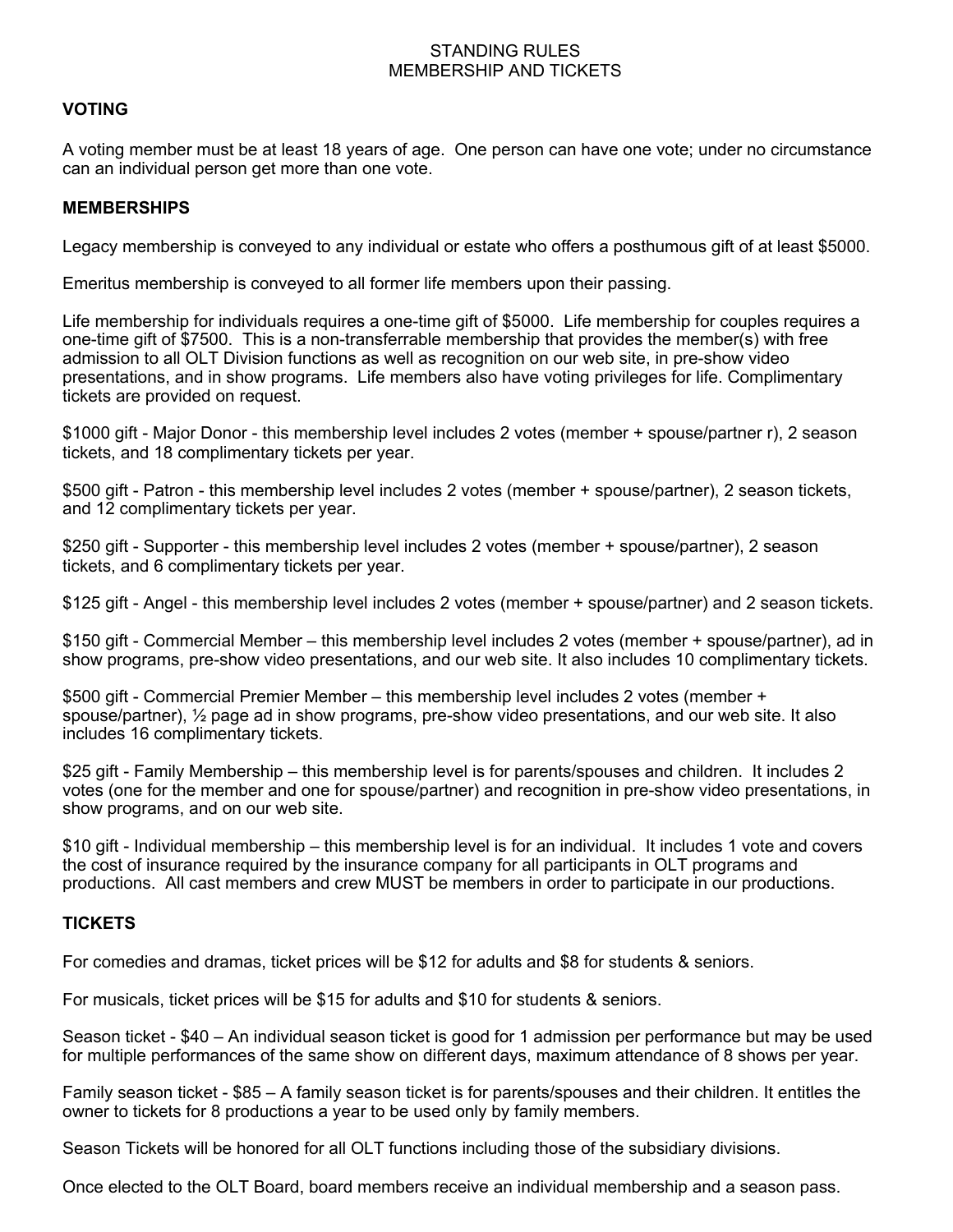### STANDING RULES BOARD MEMBER BENEFITS AND DUTIES

All board Members are:

- Responsible for making every effort to attend the once monthly board meetings and general membership meetings. **Three unexcused** absences will be reason for the President to ask the board's recommendations on finding a replacement.
- Ambassadors of Ouachita Little Theater.
- Have the desire and willingness to attend OLT events and plays when possible.
- Have the desire and willingness to help on clean-up days at the Theatre and other special board events.
- Have the desire and willingness to serve on committees and possibly chair or co-chair such committees as needed
- Have the desire and willingness to assist in producing plays (sets, props, box office, concessions, etc.).
- Be proactive in helping wherever necessary.
- Given a free membership and season ticket or a \$50.00 deduction from any membership level they choose.

# GENERAL DUTIES OF EACH COMMITTEE CHAIR/COMMITTEE

- The committee Chairman shall schedule and facilitate committee meeting as well as report on progress, activities, and duties of the committee.

# THE FOLLOWING MIGHT SERVE AS GUIDELINES FOR RESPONSIBILITIES OF THE COMMITTEE UNDER THE LEADERSHIP OF THE CHAIRMAN

- The committee shall work to recruit people (not necessarily board members or even members) to serve on the committee.
- The committee shall innovate new ways to make that committee not only pay for itself but contribute revenue to the OLT.
- The committee shall define the objectives of that committee and provide them in writing to the board
- The committee shall project and track expenditures / income and report to the board.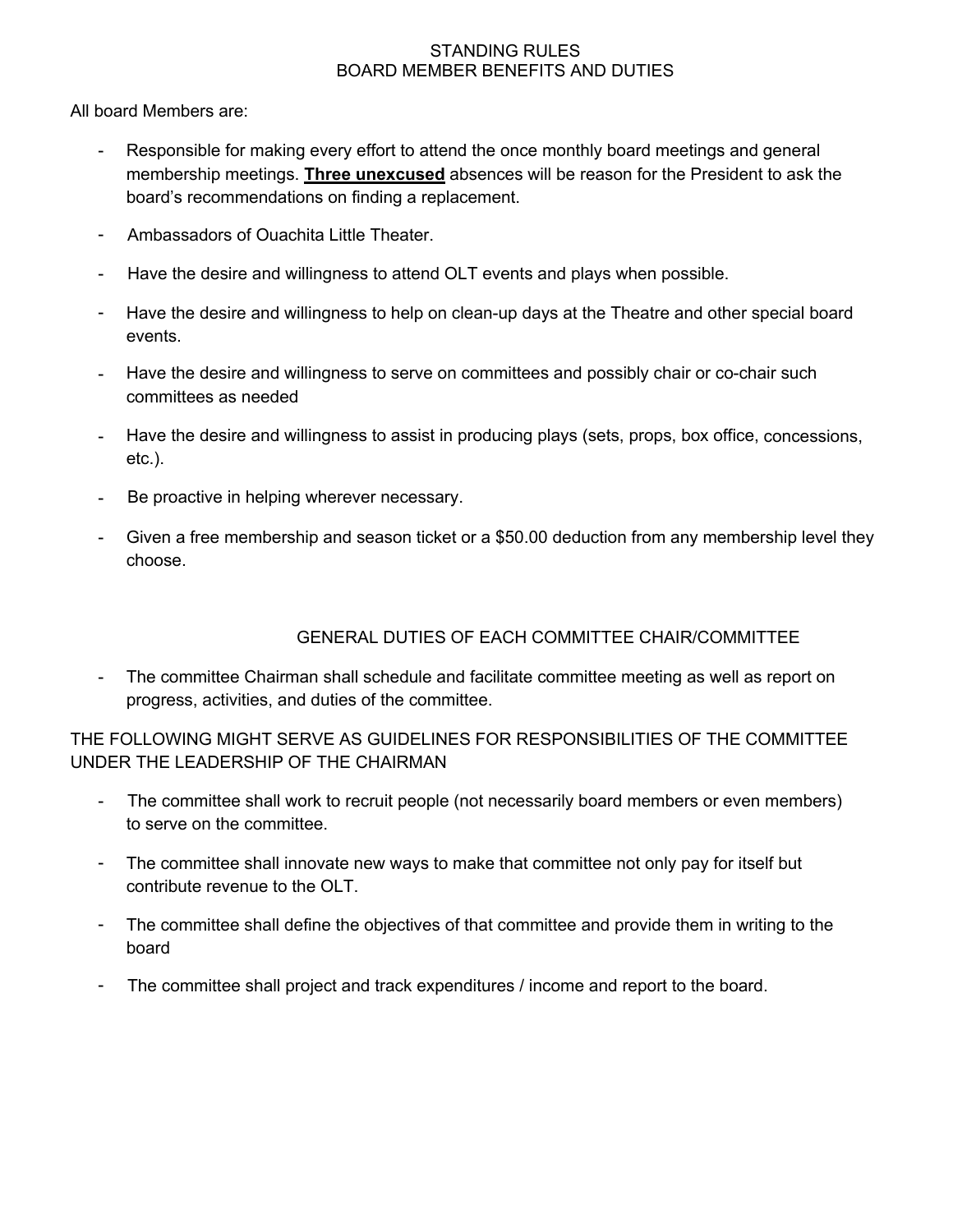### STANDING RULES COMMITTEES AND COMMITTEE CHAIRMEN

# PRODUCTION COMMITTEE **The Director of each new show shall become chairman.** The temporary chairman operates under the authority of the board. The OLT president and the Artistic Director shall act as liaison between the board, director, and committee. A new committee may be chosen by the director of each new show and be comprised of individuals with expertise in the following areas:

- Lighting
- Sound
- Sets
- Props
- Costumes
- Programs

There is no prohibition to having the same members serving for multiple shows.

This committee will be available to aid all subsidiary division productions as much as possible.

BOX OFFICE (Chairman and no more than 2 members)

The responsibilities of this committee are as follows:

- Recruit/secure persons to handle these duties for specific shows as needed
- Deposit admission money in the bank or hand off the funds to a designated depositor.
- Log and report box office income to the treasurer for presentation at monthly board meeting.
- Greet theater patrons and sell tickets and hand out programs at the door.

CONCESSIONS (Chairman and at least 3 members, more if possible)

- Coordinate volunteers to work concession stand for performances
- Purchase and stock concession supplies
- Re-stock water in the refrigerator, clean the popcorn machine and the counters, store supplies at the end of each event
- Deposit proceeds of concession sales in the bank or hand them off to a designated depositor.
- Log and report income and expenses to the treasurer for presentation at monthly board meeting.
- Assess efficiency of current layout and perhaps innovate future upgrades to meet increased business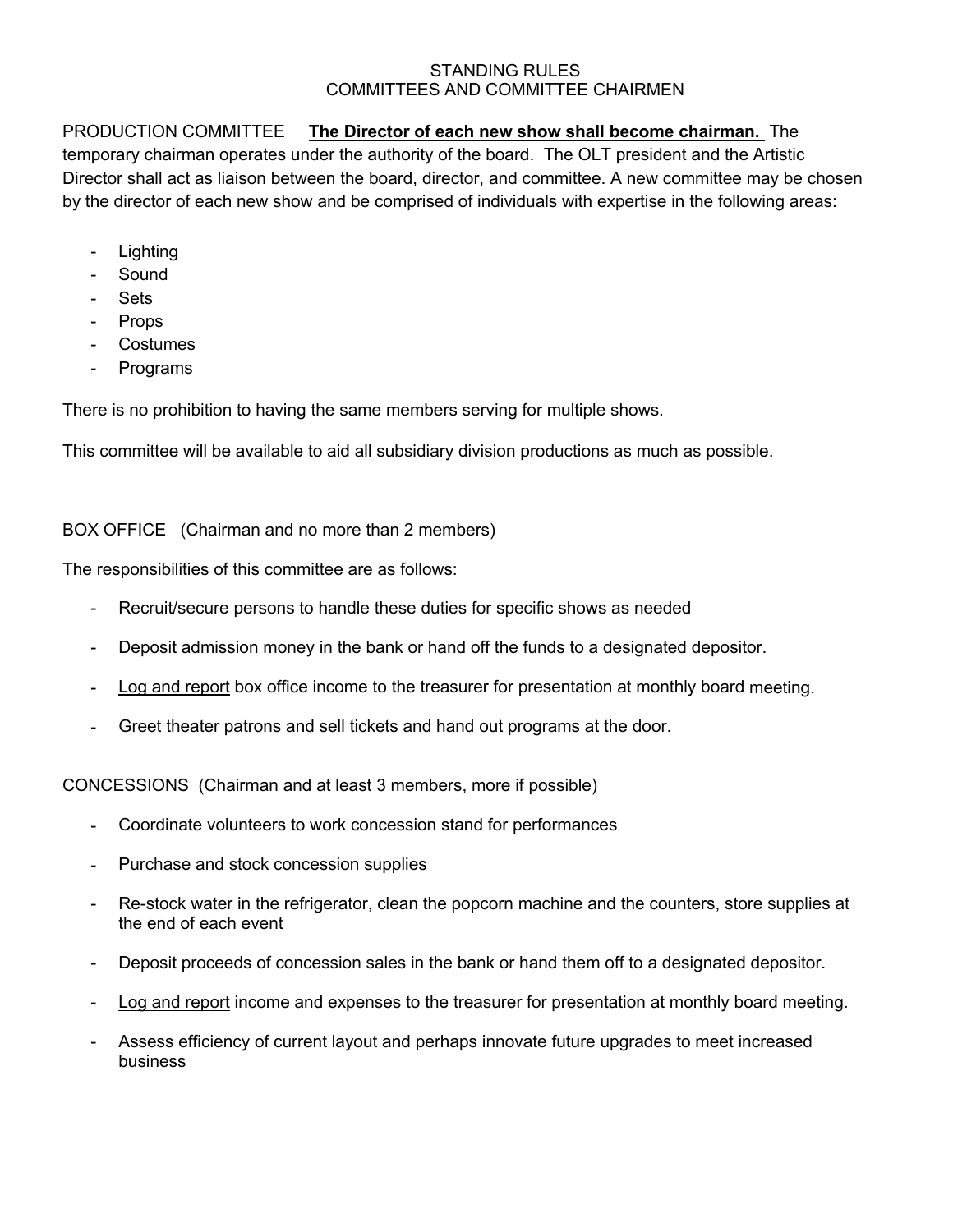PUBLIC RELATIONS/PUBLICITY (Chairman and 2 members)

This committee should coordinate all our publicity so that we have an organized public presence. This is likely best accomplished by only having the chair responsible for disseminating all information to all media outlets.

- Publicize any performance sponsored or produced by Ouachita Little Theater locally and regionally via media alerts, news releases, written articles, placement in Mena Forum and Facebook and recorded radio voice productions.
- In cooperation with the director of the event, produce and disseminate posters to advertise any upcoming events
- Produce digital media content to IT for OLT website and Facebook Page with accurate and current information and design (graphics, layout, artwork) and schedule posting of OLT Newsletter.
- In cooperation with the custodian, update "coming attractions" posted in the cases in front of OLT
- In cooperation with the custodian, update marquee.
- Assist with and coordinate publicity of all the subsidiary divisions.
- Assist in design and printing of subsidiary division production programs.

PLAY AND DIRECTOR SELECTION (open to all members interested in providing input.)

- Nominate plays for production by Ouachita Little Theater. Each play considered should be read or well known by at least two members of the committee and then presented to the committee as a whole. Plays agreed upon as appropriate by the committee will be presented to the board of directors for a final vote. Development of a list of suitable plays should be ongoing.
- Since selection of plays often depends on a willing director, let's be sure we have input from those wishing to direct plays.
- Match selected plays with qualified directors.
- It would be nice to prepare a line-up of shows for at least twelve months in advance.
- Work on developing an expanded list of potential directors by inviting interested and motivated persons as assistant directors.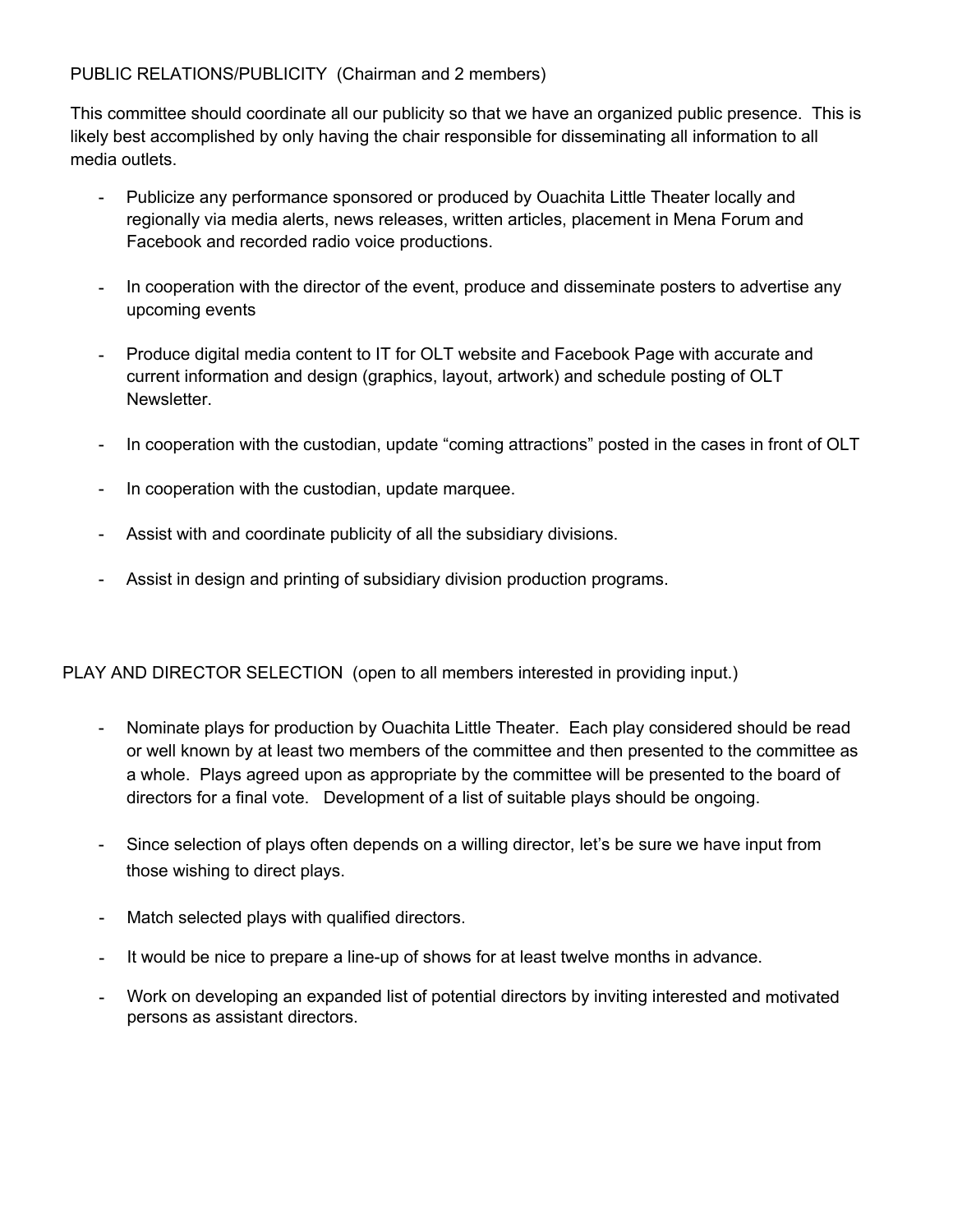### HOUSE (Chairman Vice-President) Custodian and members as needed

- Manage all rentals of auditorium and office at the OLT. Insure that every month all rents are collected as per rental agreements.
- Assure the security of light and sound equipment with the help of members having expertise in those areas.
- Monitor all maintenance and improvements of the building using the paid custodian.
- Coordinate with maintenance person(s) to keep building cleanliness and restroom supplies stocked.
- Schedule and monitor all authorized and needed repairs to completion.
- Coordinate with directors to select and hang mementos from plays on wall.

#### COSTUMES (Chairman and 2 members)

This committee is responsible for maintaining our costume collection. This committee is NOT necessarily responsible for costuming shows. This committee will

- Check out from stock costumes to directors or to costume directors of OLT production as needed.
- Make sure all costumes are returned clean for restocking
- If appropriate, rent out costumes to community organizations
- If time allows, start an inventory of our costumes which may ultimately be put on the web for the purpose of rentals.

### PROPERTIES AND SET PIECES (i.e. furniture) (Chairman and 2 members)

This committee is responsible for maintaining our properties collection. This committee is NOT necessarily responsible for providing show props. This committee will

- Check out from stock properties to directors or to property directors of OLT production as needed.
- Make sure all properties are returned and restocked in the assigned place.
- If appropriate, rent out properties to community organizations
- If time allows, start an inventory of our properties which would be available to show directors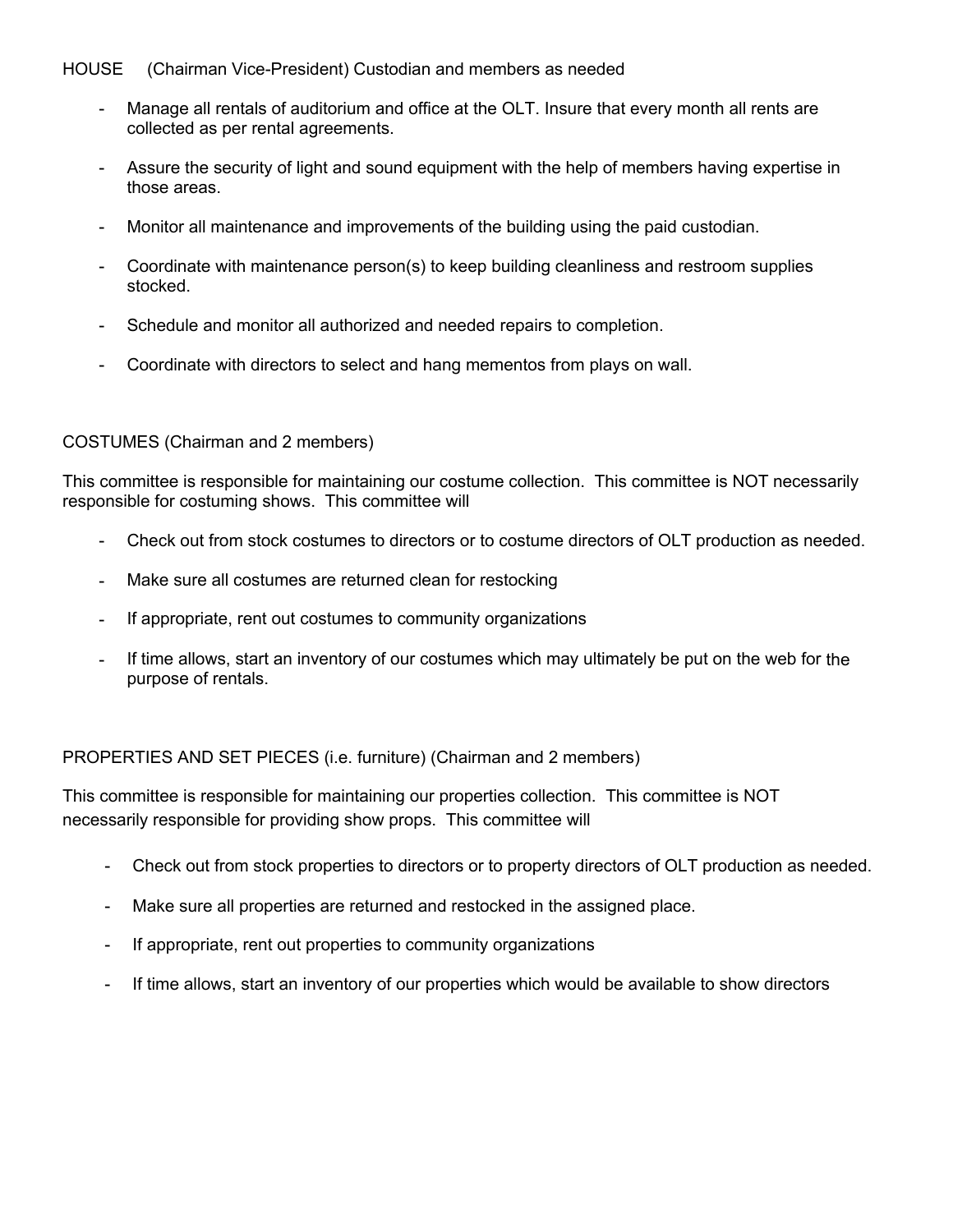PROGRAMS (Chairman and two members with others helping for sorting and collating)

With the cooperation of directors this committee will oversee the production of all programs for OLT productions, not necessarily all divisions. The following are some possible tasks:

- Obtain standard features of a program i.e. cover, cast & crew, membership, etc.
- Acquire and generate "bios"
- Organize advertisings, investigating the possibility of additional ad income
- Oversee printing of programs at lowest possible cost.

FINANCE (Chairman (Treasurer) and at least two members)

- Review and evaluate budget.
- Review the treasurer's report annually
- Work with Treasurer for soliciting and maintaining a record of budgets for each show or event from the director or producer.
- Insure that the Treasurer has filed any necessary tax forms are submitted and 501/C/3 tax exempt status continues
- Serve as consultants with play directors and the board of directors.

OUTREACH (Chairman and producers of outreach programs)

- Produce SATURDAY NIGHT AT THE LYRIC as schedule permits
- Coordinate with Reader's Theatre troupe.
- Work with A & P on Lum & Abner Days
- Work with Downtown Art District activities
- Reconsider OLT ON THE ROAD
	- $\circ$  Create and produce a line-up of plays to be presented here and at various venues
	- $\circ$  Locate and negotiate with different venues to present plays at their facilities (schools, theaters, etc.).
	- o Production of a play for the AACT Community Theater competition.
	- $\circ$  Arrange for "On the Road" travel, track expenses and coordinate with treasurer.
	- $\circ$  Organize tech support and maintain equipment for ON THE ROAD performances.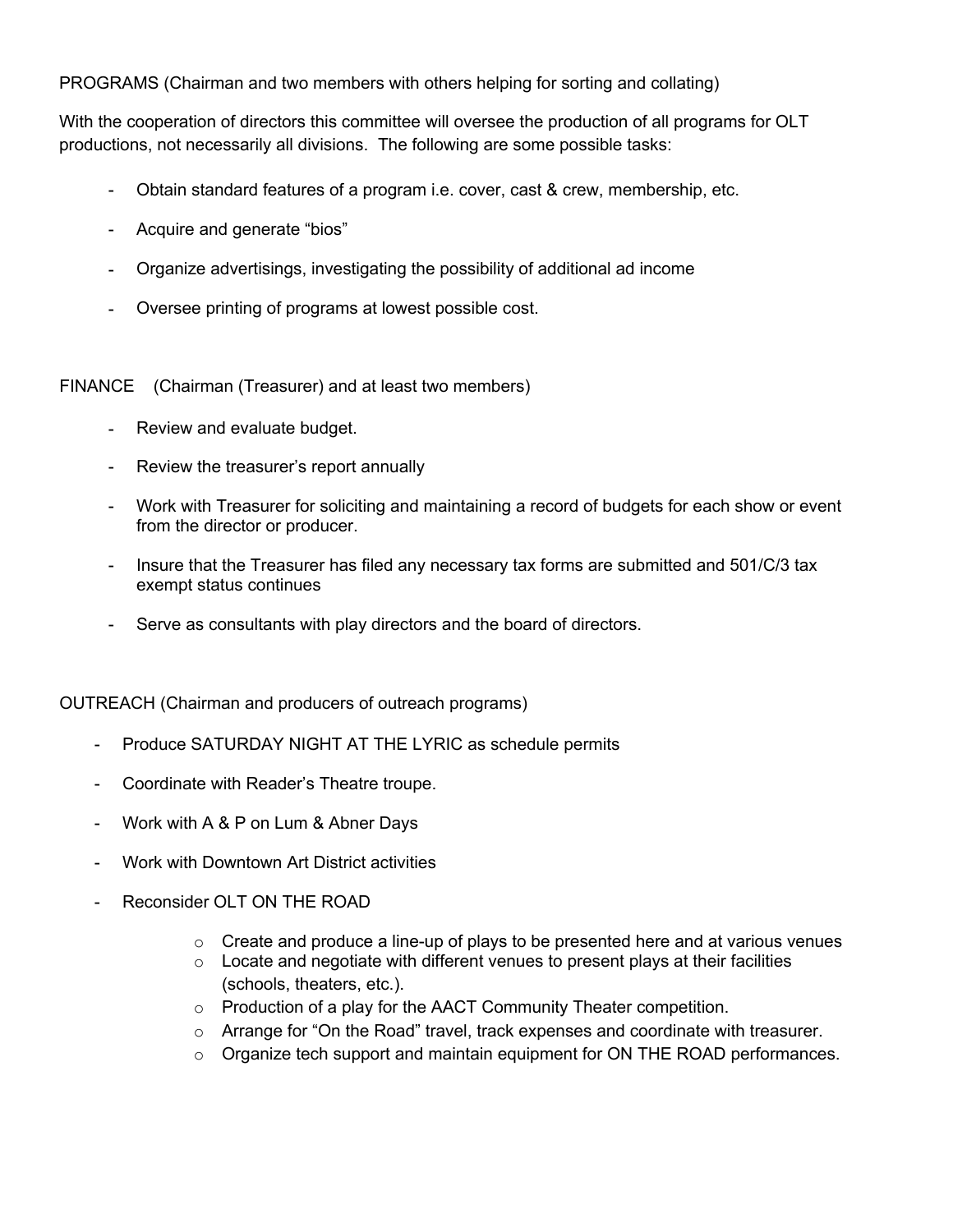# MEMBERSHIP (Chairman and 4 members)

The responsibility of the membership committee is to recruit members at all levels and to maintain records of those memberships. Ongoing progress reports are to be provided to the Board and Program Committee

A suggested list of activities to meet membership goals is listed below. It should only be used as a guide and be open to additions and modification as determined by the Board and the committee.

- Develop ideas to encourage new people to come to a show and become members
- Send renewal notices as memberships expire, second notices as needed
- Contact non-renewed members
- Contact and/or visit businesses as potential new members
- Encourage board members to recruit members with the possible use of business cards
- Periodically update and print membership application forms
- Update and print Ouachita Little Theatre brochure as necessary
- Keep membership materials available in the theater lobby
- Distribute membership materials to board and committee members
- Provide membership labels as needed for events
- Send admission tickets and "thank you" notes to new and renewing members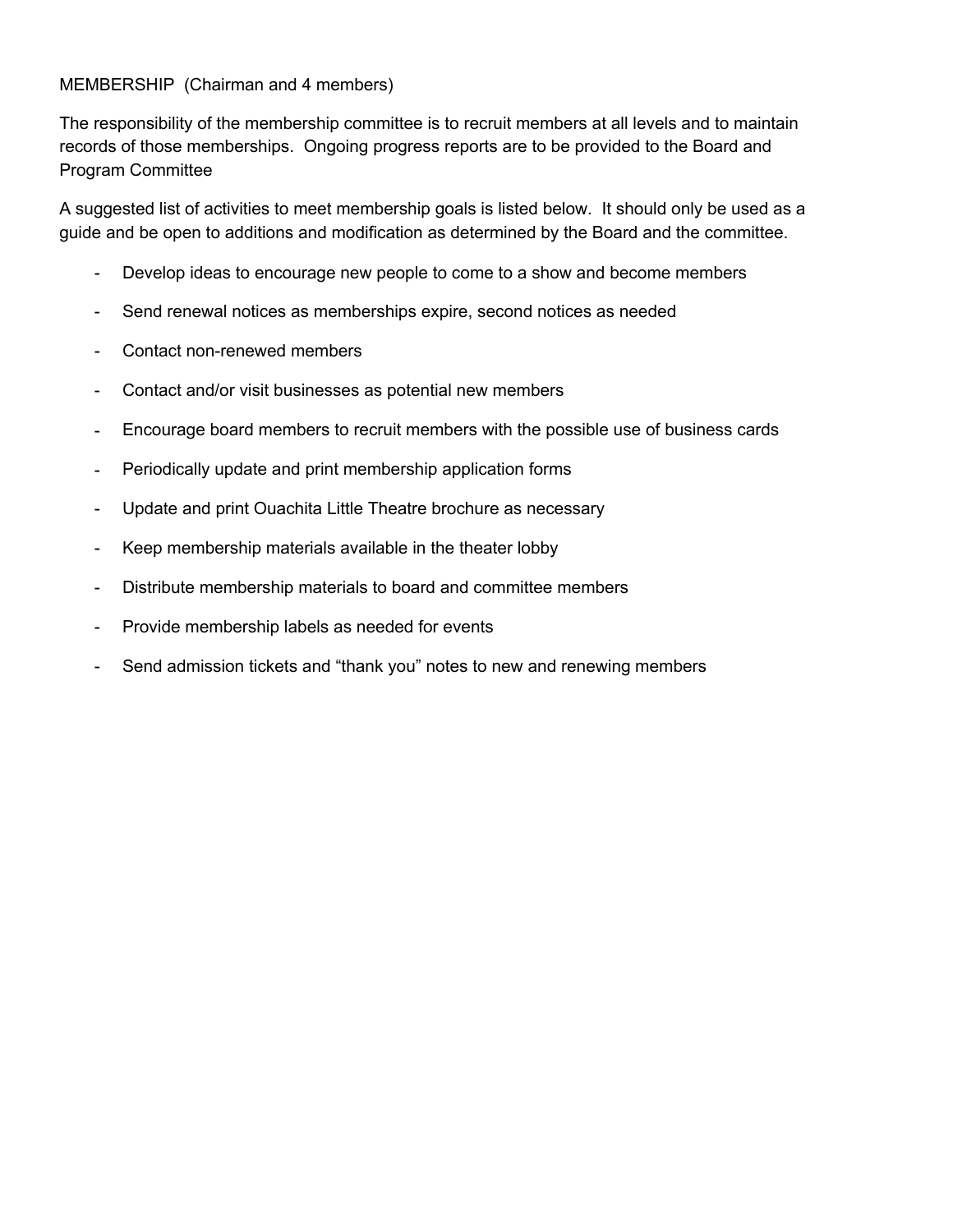### SOCIAL (Chairman and at least two members)

- Responsible for all aspects of any social activities for membership or community related events.
- Responsible for organizing the Benson Awards event including location, publicity, printing and sending of ballots, counting votes, presentation of awards, arrangement for decorations and food.
- Responsible for sending recognitions and thank you cards for OLT

# ARTISTIC DIRECTOR

- Manage the staff for each of the plays-director, stage managers, set builders, painters, costumers. (make sure the director has people in place for their play)
- "Go-Between" for director and board; director and crew ("Go-Between" means interceder, intermediary, middleman, peacemaker, moderator, troubleshooter, negotiator, advisor, ambassador)
- Set up a volunteer data base
- Oversee the budget for each play and the spending of the money
- Can be one of the representatives of the organization to the public, events, and social appearances
- Oversee the insurance of cast members and update insurance company
- Attend all meetings of the board of directors not necessarily a board member, but not precluded
- Schedules all events in the Little Theatre between directors and other shows that may use the venue
- Qualifications
	- o Needs to be a past director
	- $\circ$  Needs to have been involved in at least three areas of the theatre (directing, publicity, set building, costumes, makeup, music, finances, lighting, sound, painting, box office, recruitment)
	- o Has done some acting
	- o Skill set
		- Communication skills
		- § Management skills
		- Organized
		- Some budget skills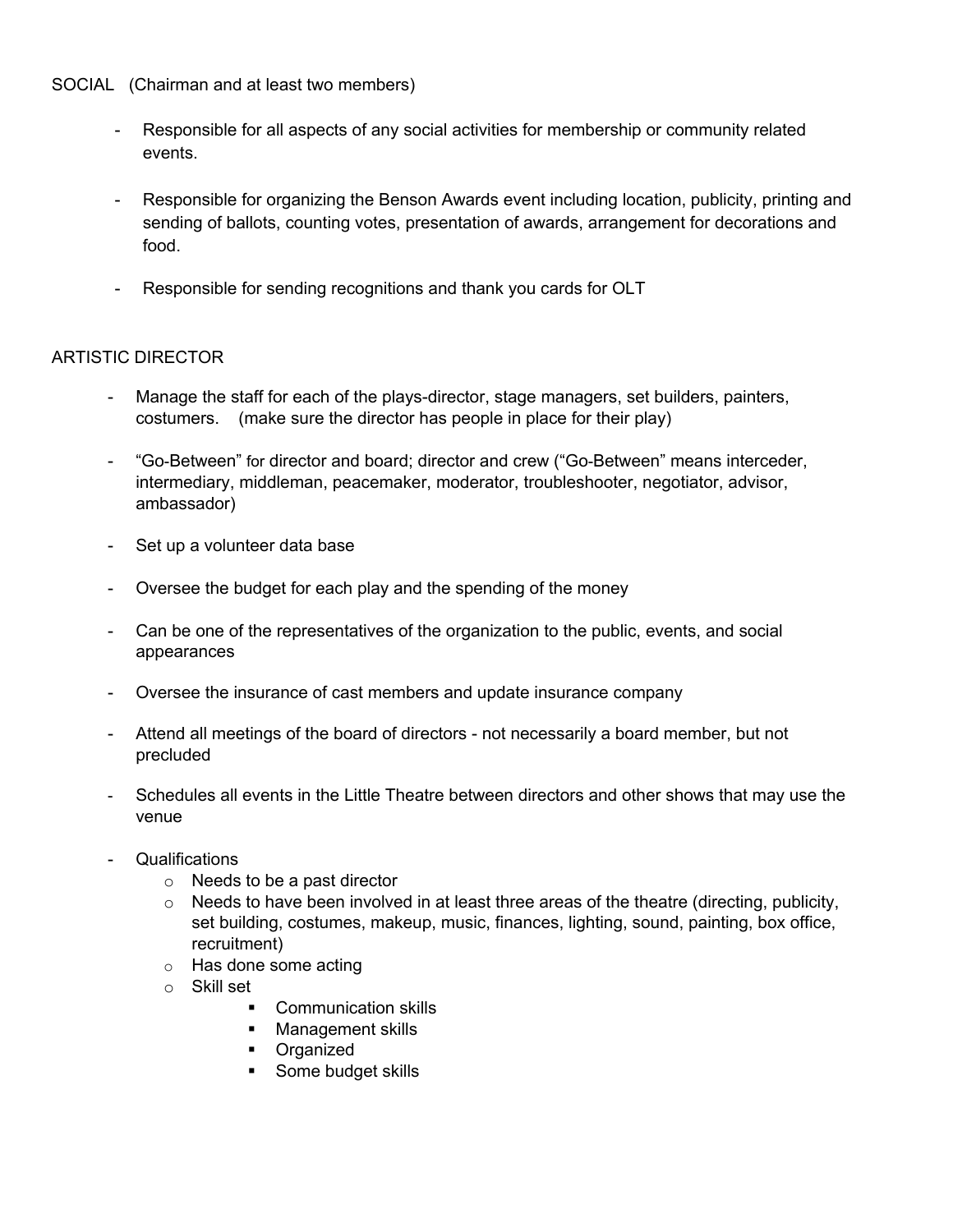INFORMATION TECHNOLOGY (IT) COMMITTEE (Chairman and at least two members)

- information technology, the branch of engineering that deals with the use of computers and telecommunications to retrieve and store and transmit
- Provide technical support for all OLT operations, committees, productions, and systems.
- Provide for installation, administration, backup, maintenance, training and upgrades of all OLT IT systems, platforms, and equipment
- Define and document all IT processes and procedures
- Deploy content as provided by other committees to various technical platforms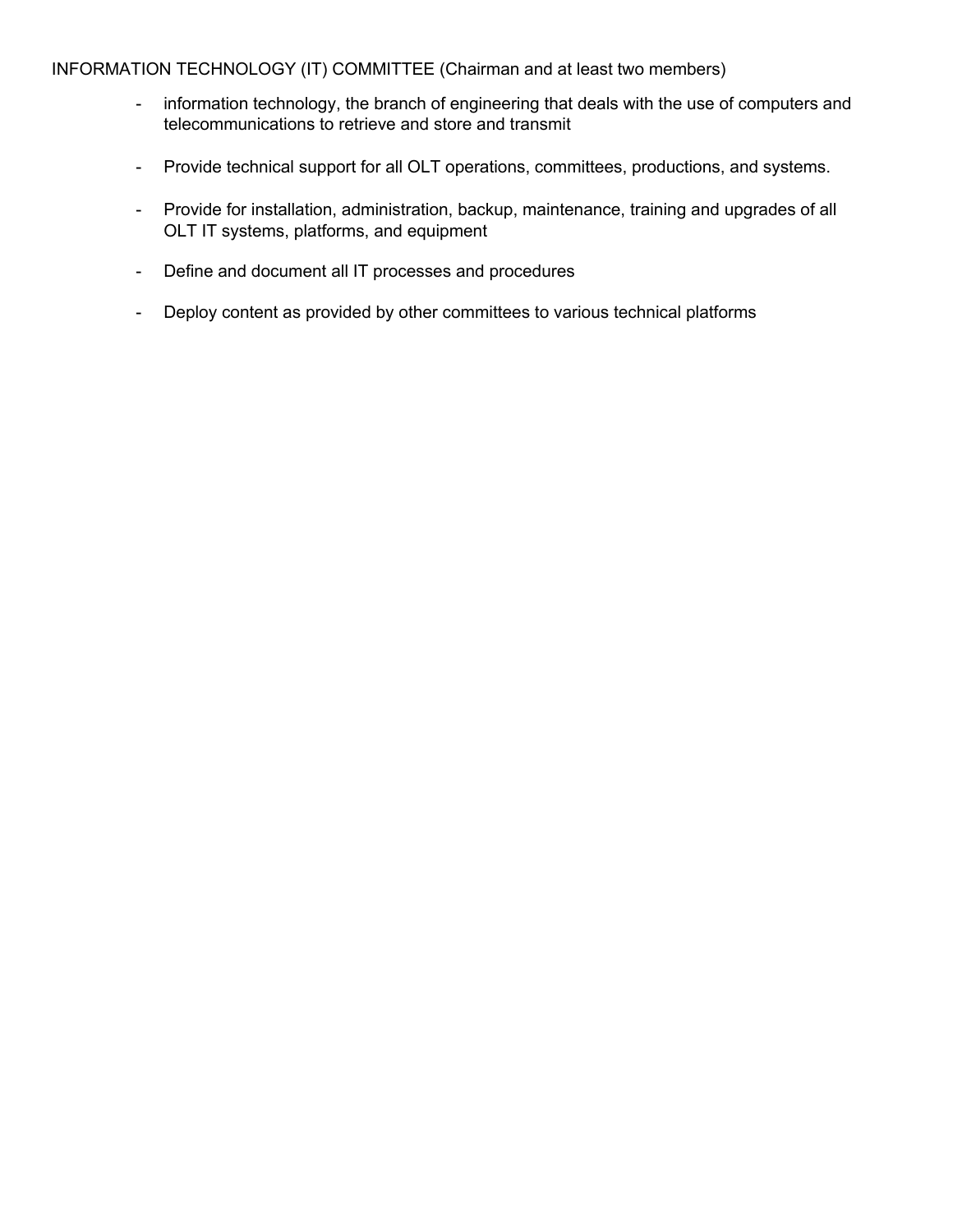1. The OLT is available for rent for \$250.00 per day for individual or group performances or events, as long as there is not a scheduled OLT or its subsidiary divisions performance scheduled. Additional full or partial days for rehearsal or preparation will be charged at \$100.00 per day.

2. Rental of the Lyric Theater with the use of lighting is \$(50.00) and sound (\$50.00) would be another \$100.00. This money goes to those individuals running lights and sound.

3. Rental for a show where the OLT receives at least 1/3 of the profit of the show would be \$50.00 deposit. 1/3 of the profit must be greater than \$125.00 per night to cover lighting.

4. Lighting and sound equipment must be operated by an OLT authorized technician.

5. The President has the authority to rent the Lyric Theater Building to an OLT member, the city/government official, or local school system and waive the rental fee

6. Rental agreement must be signed and in the hands of the President before use of the building can occur.

7. Proof of insurance coverage must be given to the President before usage.

8. There must be an OLT member present to open and close the building and to be assured that fire codes are followed.

9. Only people allowed in the upstairs of the building are authorized OLT technicians.

10. The concession stand will only be opened by OLT membership and all profits of the concession stand go to the OLT treasury.

11. There is no smoking, alcohol, chewing, or firearms allowed in the building at any time. It is a drug free environment.

12. A final check must be made to assure that all doors are locked by an OLT member.

13. There may be times during which a play is in preparation (usually up to two weeks in advance of a performance, e.g. ongoing rehearsals, scenery construction, etc.), when the theater is not in a condition conducive to an outside rental, and therefore will not be available.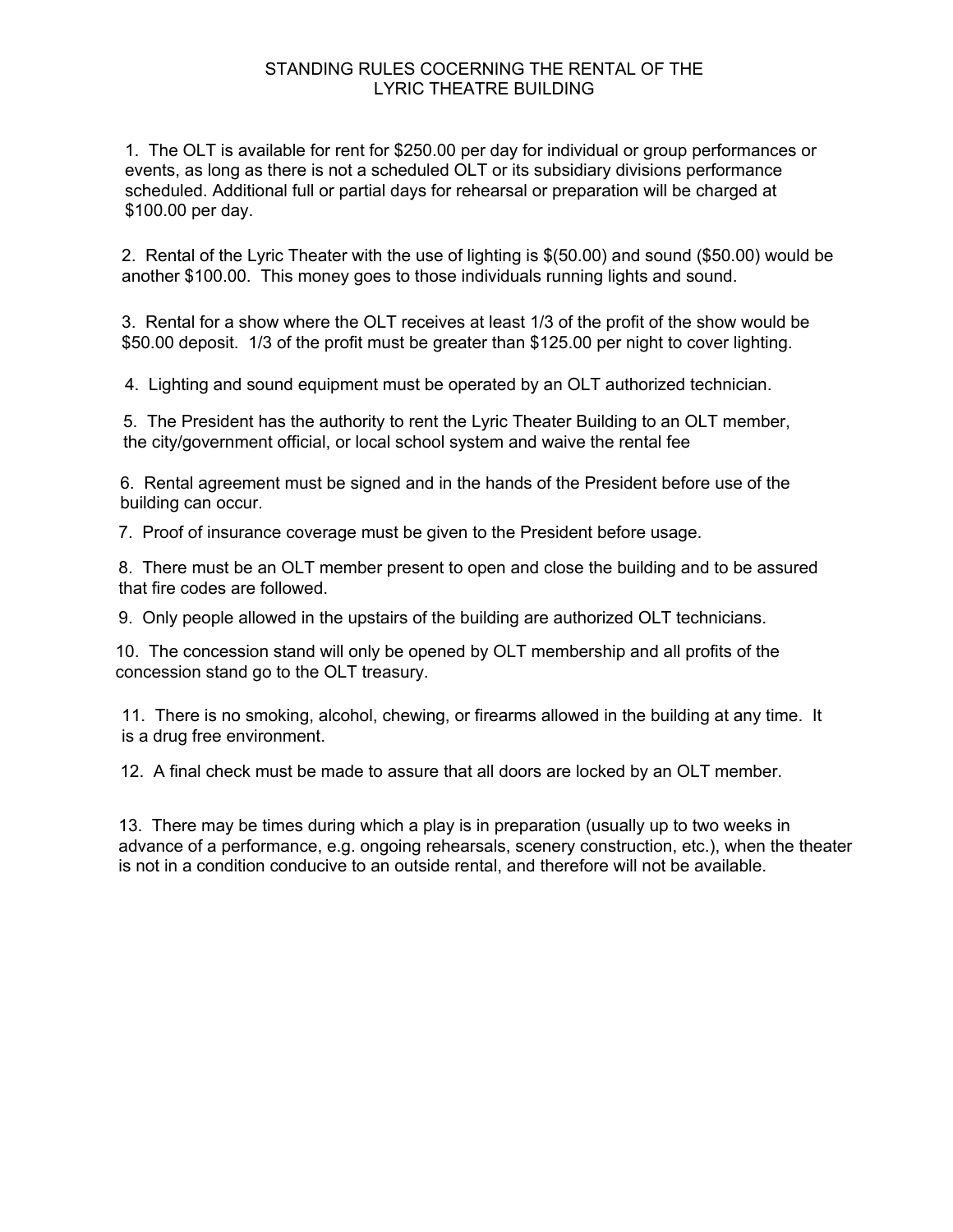#### OUACHITA LITTLE THEATRE BUILDING RENTAL AGREEMENT

The following agreement is entered into between Ouachita Little Theatre, (OLT) Lesser, and , Lessee. Rental fee for use of the facility is per day, without use of special effects, lighting, sound, etc. and shall be for \$250.00 including the use of stage lights and/or sound.

An extra \$50.00 will be charged if radio spots are purchased with the agreement of the Lessee.

All concessions will be maintained by the Ouachita Little Theatre. All proceeds and box office will be taken care of by the Lessee.

The OLT will have a representative in the building during the entire time that the building is in use. An evening performance, traditionally at 7:30 pm, would customarily open around 4:30 pm for sound checks, etc. with that representative. No one is allowed upstairs in the building except for the OLT representative. That representative will have the authority to make final decisions concerning the building. That representative will control the heating and air conditioning for the building.

As the Lessee, you will be responsible for cleanup of the stage area. Please leave it the way you found it! You may not take flats down nor paint them. The floor is not to be painted. There is to be no food, liquid, open flames, or smoking on the stage. The building is a DRUG FREE Environment - no tobacco products, alcohol, or other drugs are permitted on the premises. You may not block any exits – violation of Mena City fire codes.

#### Reservation requirements:

In order to reserve the Theatre, the rental (\$100.00) should be paid to reserve the date. A list of performers who will be on the stage is required, as well as their insurance fee of \$4.00 each. Paid for by the Lessee. This fee will be waived if the Lessee presents proof of liability insurance for each of the members of the lessee's performing group. Any extra money will be due the day of the performance. Checks should be made payable to Ouachita Little Theatre and sent to OLT, 610 Mena St., Mena, AR 71953. ATTN: Treasurer.

Contact information for the Lessee is:

| Organization:<br>Name:<br>Address: | <u> 1989 - Andrea Andrew Maria (b. 1989)</u> |  |                          |
|------------------------------------|----------------------------------------------|--|--------------------------|
| Phone Numbers: home/work           |                                              |  | cell ___________________ |
|                                    | DATE of performance: _________________       |  |                          |
| Lessee Signature:                  |                                              |  |                          |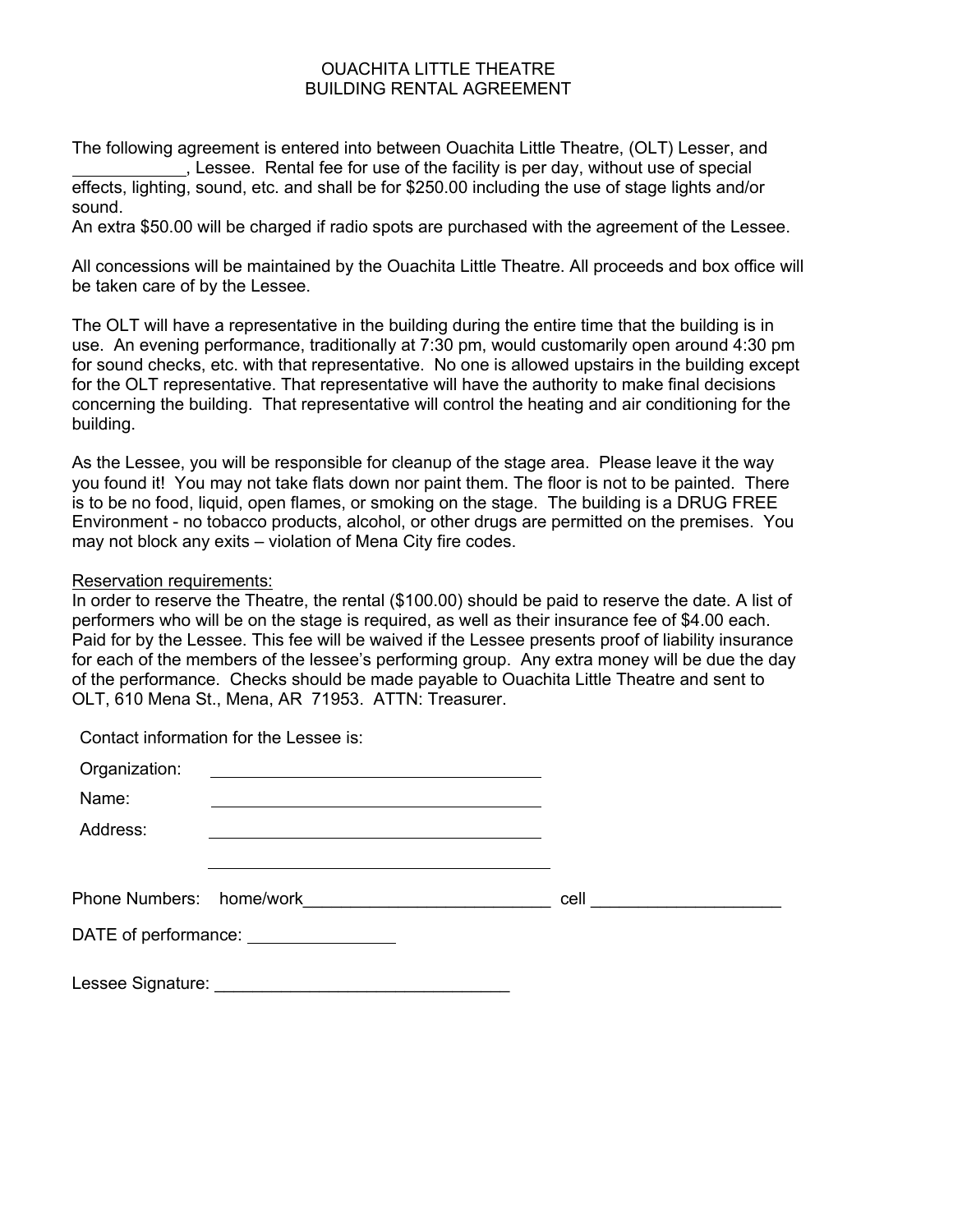#### STANDING RULES ON THE BENSON AWARD BANQUET

1. There will be a BENSON AWARD BANQUET biannually on the odd numbered years. 2. All shows that can be produced and sponsored by the Ouachita Little Theatre, including JOLT, Just 4 Fun Players, and Lyric Players, in those two years are eligible for awards. The two-year time period begins with 05/01 and ends with 05/31 of the year of the banquet. 3. Categories should include, but not restricted to:

| <b>Best Director</b>           | <b>Best Sound</b>              |  |
|--------------------------------|--------------------------------|--|
| <b>Best Female Actress</b>     | <b>Best Costumes</b>           |  |
| <b>Best Male Actor</b>         | <b>Best Musical Director</b>   |  |
| <b>Best Supporting Actress</b> | <b>Best Technical Director</b> |  |
| <b>Best Supporting Actor</b>   | <b>Best Prop Manager</b>       |  |
| <b>Best Child Actor</b>        | <b>Best Lighting</b>           |  |
| <b>Best Child Actress</b>      | <b>Best Set Designer</b>       |  |

For each genre: Typically, Comedy, Drama, Musical. In the event that there are not at least two shows in each genre, the board will determine the shows to be put in each of three categories.

4. The Committee narrows down to 2 or 3 nominees for each category. Mail those nominee names out to the membership and receive ballots back. Tally the votes and order the awards. In case of a tie, another mailing should be sent out to the membership.

5. Committee must pick out our Master of Ceremonies, the place of the banquet, meal selection, decorations, prices, and dates of deadlines.

6. The Committee must coordinate with the Program Committee and The Publicity Committee.

7. Meals must be prepaid for the banquet.

8. Certificates of appreciation can be awarded at the banquet

9. Be sure to ask Directors and President for special awards.

10. In addition to the standard Benson Awards, JOLT will present Kropp awards for their productions as part of the biannual ceremony.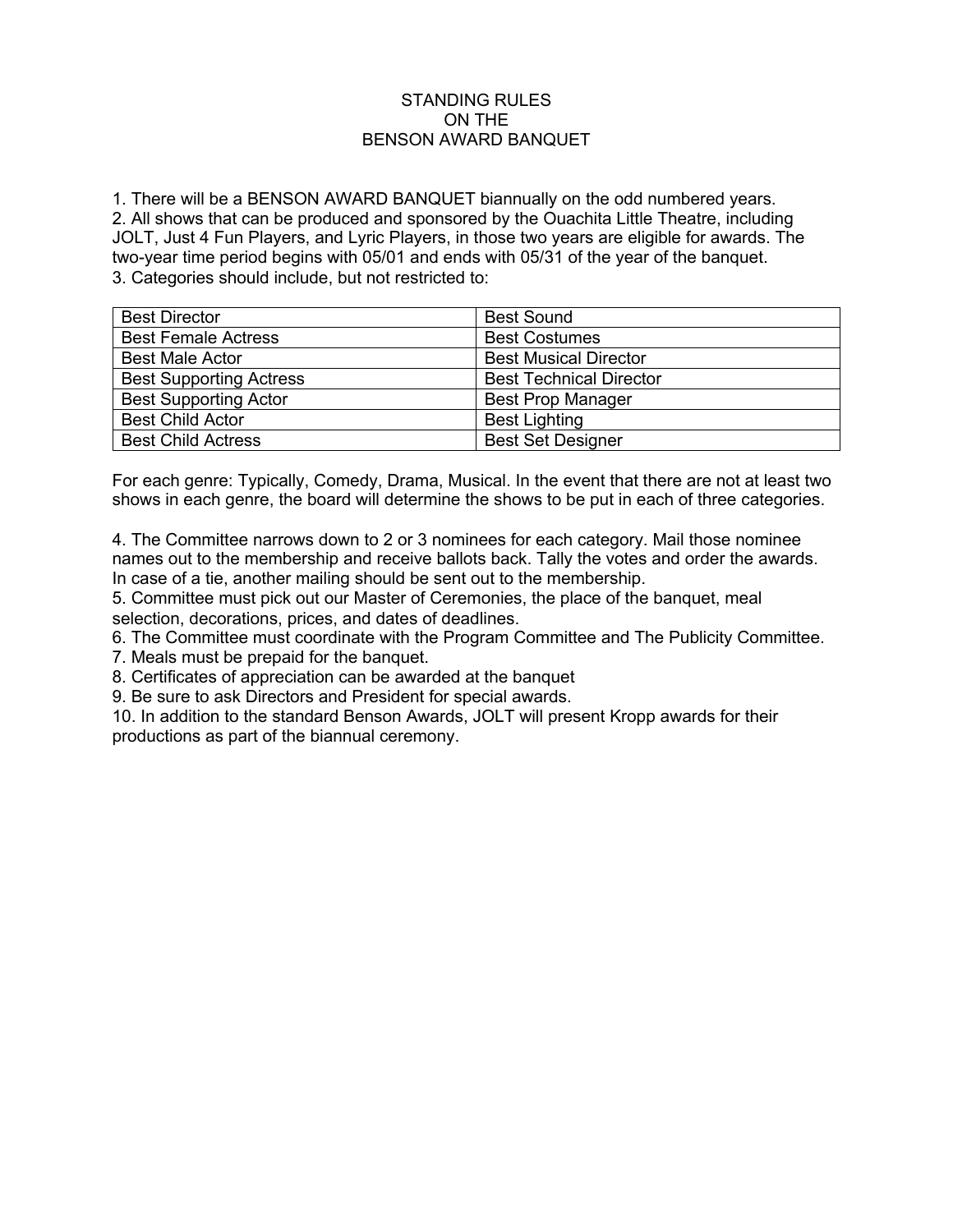# DUTIES OF OLT CUSTODIAN

It has often been said, "You only get one chance to make a first impression". As the OLT custodian you are, perhaps, the person most responsible for that impression. People are turned off by dirty or ill maintained facilities. The custodian must be prepared for any eventuality. To help organize custodial responsibilities the following list is provided. This list must not be considered a limit, but rather a minimum of responsibilities. Individual initiative resulting in a more inviting facility is not only encouraged but expected.

Sweep (done routinely at least weekly and additionally after shows and rehearsals)

- Entrance Alcove
- Lobby
- Rest Rooms (public, backstage, upstairs)
- Auditorium

Mop

- Spot mop bathrooms as needed
- Entire bathroom floor once per month
- Entrance area as needed

Carpeted areas

- Vacuum as needed<br>- Shamnoo rugs twice
- Shampoo rugs twice per year

Rest Rooms

- Clean sinks and toilets as needed
- Make sure all sinks and toilets are clean prior to public use
- Make sure paper products are in place and in good supply

**Windows** 

- Wash front windows once per month, if needed, before shows
- Wash back windows once per month, if needed, before shows
- Wash door windows once per month, if needed, before shows
- Clean mirrors one per month, if needed, before shows

Empty all trash containers

- Upstairs
- Downstairs
- Back stage
- Have trash bags on hand

Concession area

While it will be difficult to impossible to keep the area neat during rehearsal sessions. The custodian will need to insist that those using the area, clean it up when done so that the custodian can do a complete cleaning of the area.

Maintenance (each time in the building)

- Check that Heat and Air are functioning
- Check that all bathroom fixtures are working
- Check for water and Gas leaks
- Check that are safety equipment is up to date and functional
	- o fire extinguishers
	- $\circ$  exit lights
- Check for general wear and tear
	- o **In the event that a discrepancy is found, report it to the building manager (usually the Vice President). If not available notify the President.**
- Check to see that all doors are locked when building is empty
- Replace burned out lights
- Update outside signs (Theatre and Highway)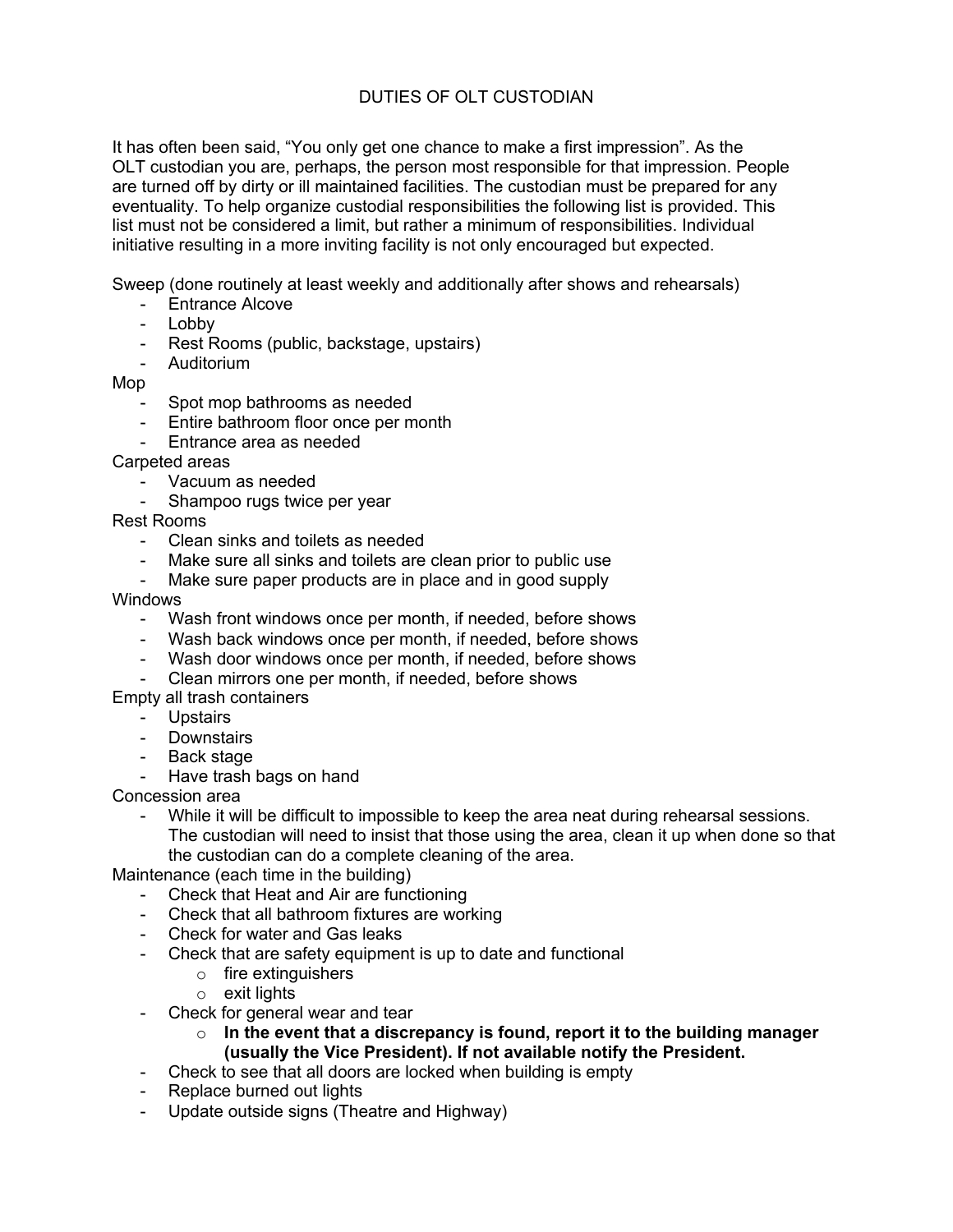**Supplies** 

- Maintain an adequate supply of cleaning supplies
- Maintain an adequate supply of paper towels and toilet paper
- Maintain an adequate supply of trash bags
	- o **The custodian will be authorized to purchase supplies at his or her discretion as overseen by the treasurer.**

**Outside** 

- Pick up litter around building weekly
- When present, cut weeds around building

Suite B

- Sweep and Vacuum
- Empty Trash

While not specifically stated elsewhere, It will be the responsibility of the custodian to make sure the theatre is cleaned after each performance of a show so that it will be ready for the next show. It would be preferable that cast members and the tech crew help, but it is ultimately the responsibility of the custodian.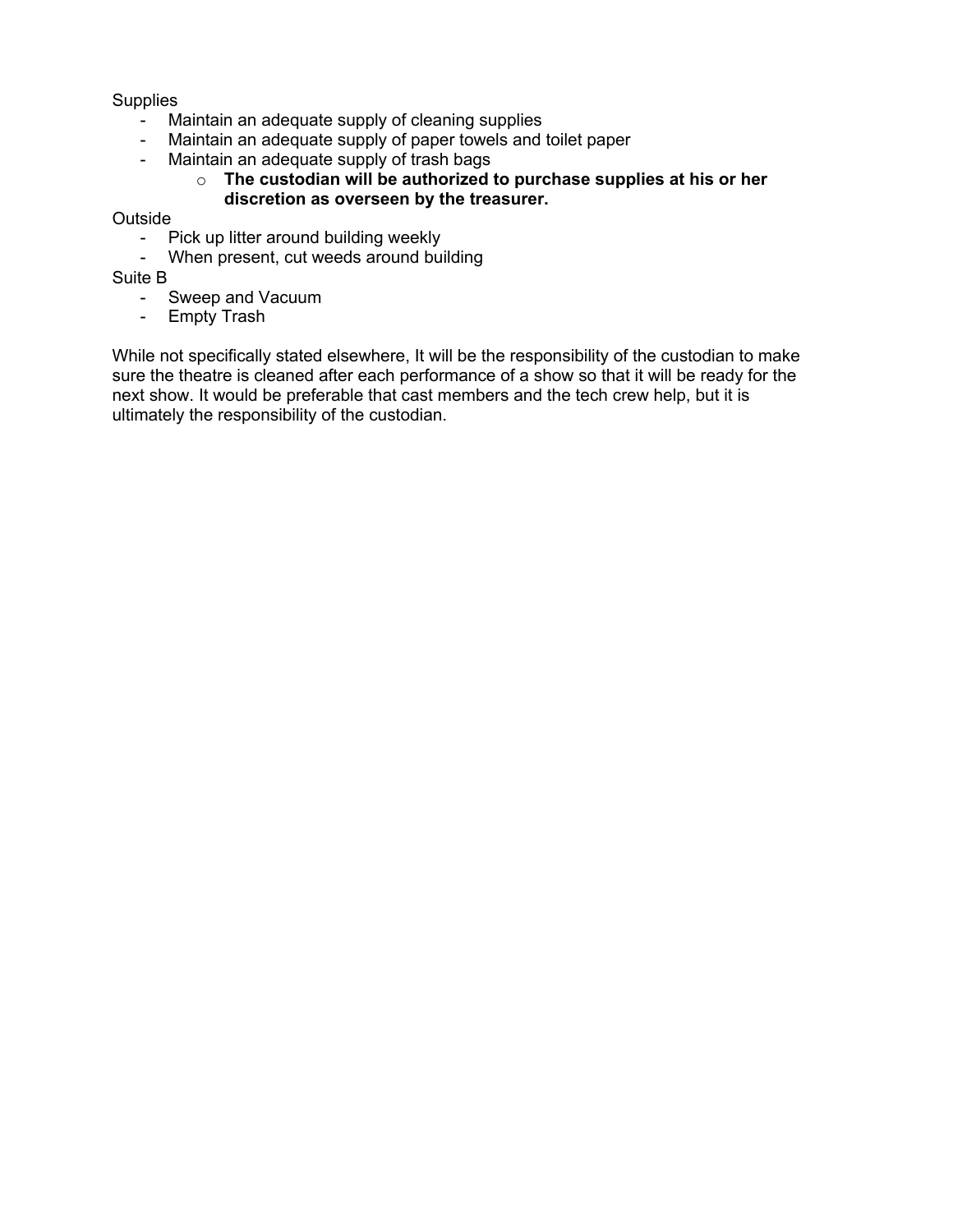#### STANDING RULES POLICY ON KEYS OF LYRIC THEATRE BUILDING

Those having keys should be:

- President
- Vice President
- Businesses that rent from OLT
- Director of on-going show. (key should be returned at conclusion of play)
- Costumer
- Members of House Committee
- Concession stand
- Members of IT Committee
- Office Worker

Keys should be returned to the House Manager at the end of the office term.

House Manager is responsible for keeping an accurate list of those having keys. List is to be passed on to the net House Director.

House Manager may decide on his/her discretion if any other keys are to be given out. Record must be kept.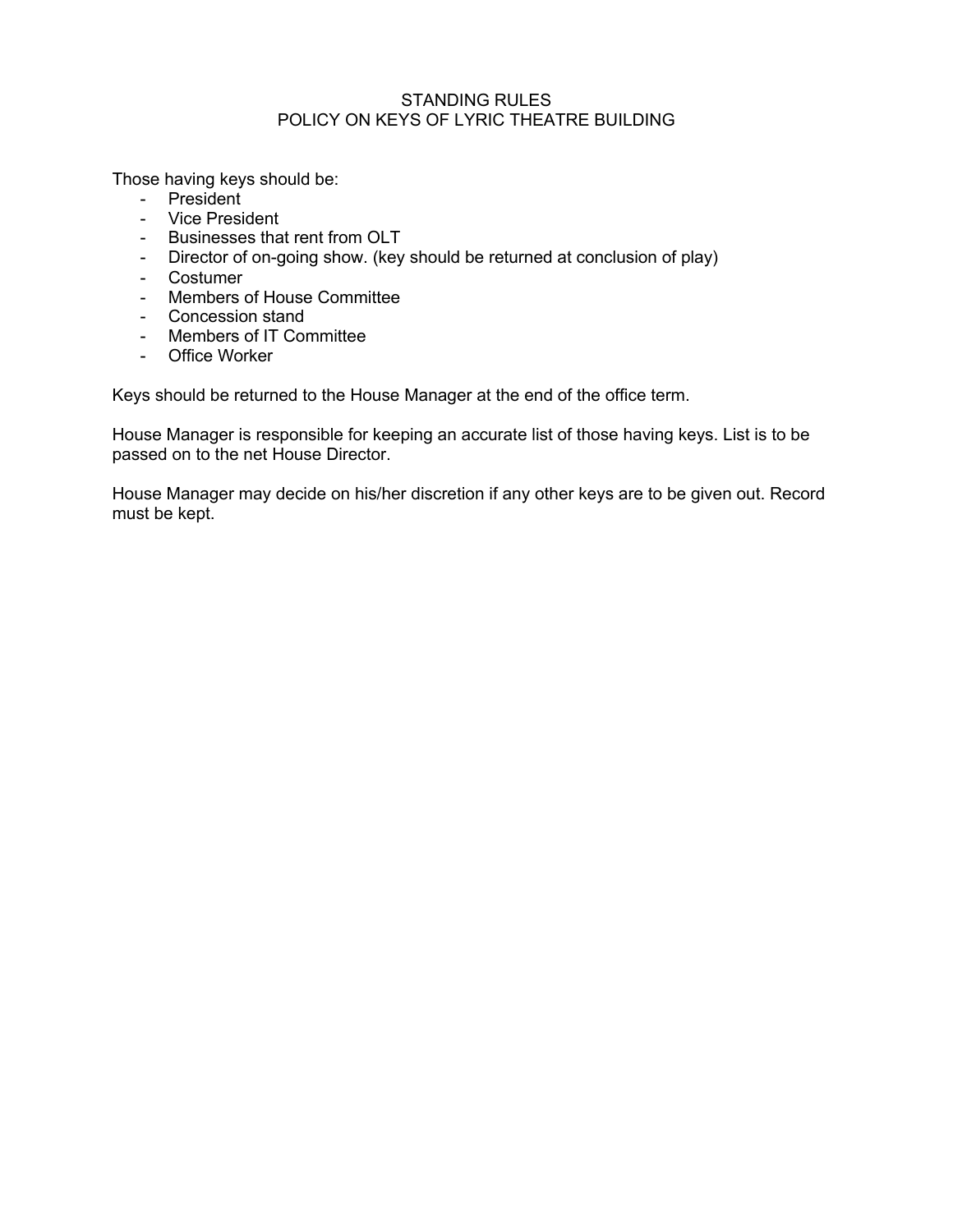#### STANDING RULES POLICY ON ADMINISTRATIVE PROCEDURES REGARDING THE SUBSIDIARY DIVISIONS

## MEMBERSHIP COORDINATION

1. The only requirement for membership in a subsidiary division is membership in Ouachita Little Theatre.

2. In order to continue to meet with a subsidiary division OLT membership should be attained by the second meeting. The primary reason for this is that the individual would be covered by liability insurance.

### **GOVERNANCE**

1. Each division is Semi-autonomous being only required to coordinate their activities with each other and the parent organization regarding scheduling and financial transactions impacting the entire organization.

2. The subsidiary divisions, while not having a required membership on the board of directors, are encouraged to attend and participate in OLT board meetings.

# OLT RESOURCE COMMITMENT

- 1. Participate in division activities
- 2. Share physical resources such as costumes and props

3. Share facility resources such as stage, office space, meeting room, office supplies (i.e. copy machine)

4. Share equipment resources such as lights and sound equipment

5. OLT will pay royalties for all productions being reimbursed by the appropriate division for off premises productions such as Mena Mountain Resort dinner theatre.

6. Provide all publicity for programs presented by any of the divisions

7. Place informational ad about each division in the OLT 's printed programs

# DIVISION RESOURCE COMMITMENT

- 1. Participate in division activities
- 2. Each division will be responsible for their own printed programs
- 3. Share facility resources such as stage, office, and meeting room
- 4. Give OLT the admission from all non-dinner shows
- 5. Accept season memberships for all productions
- 6. Provide copy for the informational ad for the printed OLT programs

### FINANCE AND RECORD KEEPING

- 1. All non-dinner finance will be run through the general account
- 2. Individual budget categories will be set up for each division

3. Any profit attributed to a division will be made available to meet expenses incurred by the division.

4. OLT treasurer will maintain auditable records available to each division.